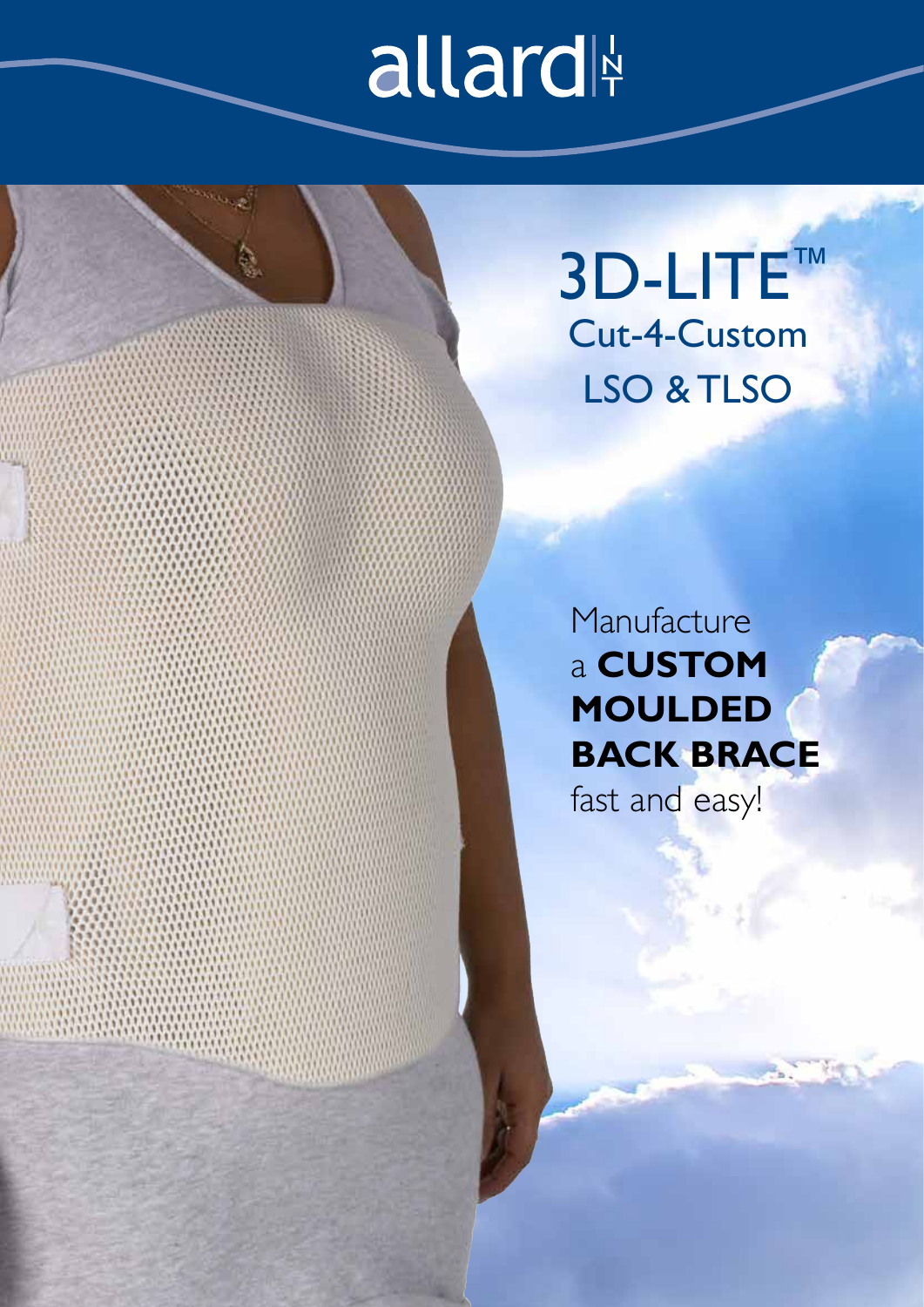

Heat in 70 - 80<sup>o</sup>C oven or use a heat gun for about 3 minutes





Mold back to patient Secure with abdominal binder or elastic wrap



Use pre-attached straps to secure heated front to back

# Custom LSO or TLSO

### 3D-LITE™

### **CUT-4-CUSTOM When you need a rigid custom LSO or TLSO NOW!**

- C4C panels are made in 3D-LITE™ Low Temperature Thermoplastic material.
- Front and Back sections have straps pre-attached. Both sections are ready to be heated and custom molded to patient.
- 2 heights to accommodate prescription and patient anatomy.
- Backs and Fronts sold separately and interchangeable.

#### **Indications**

• Compression fractures. Post-operative use.





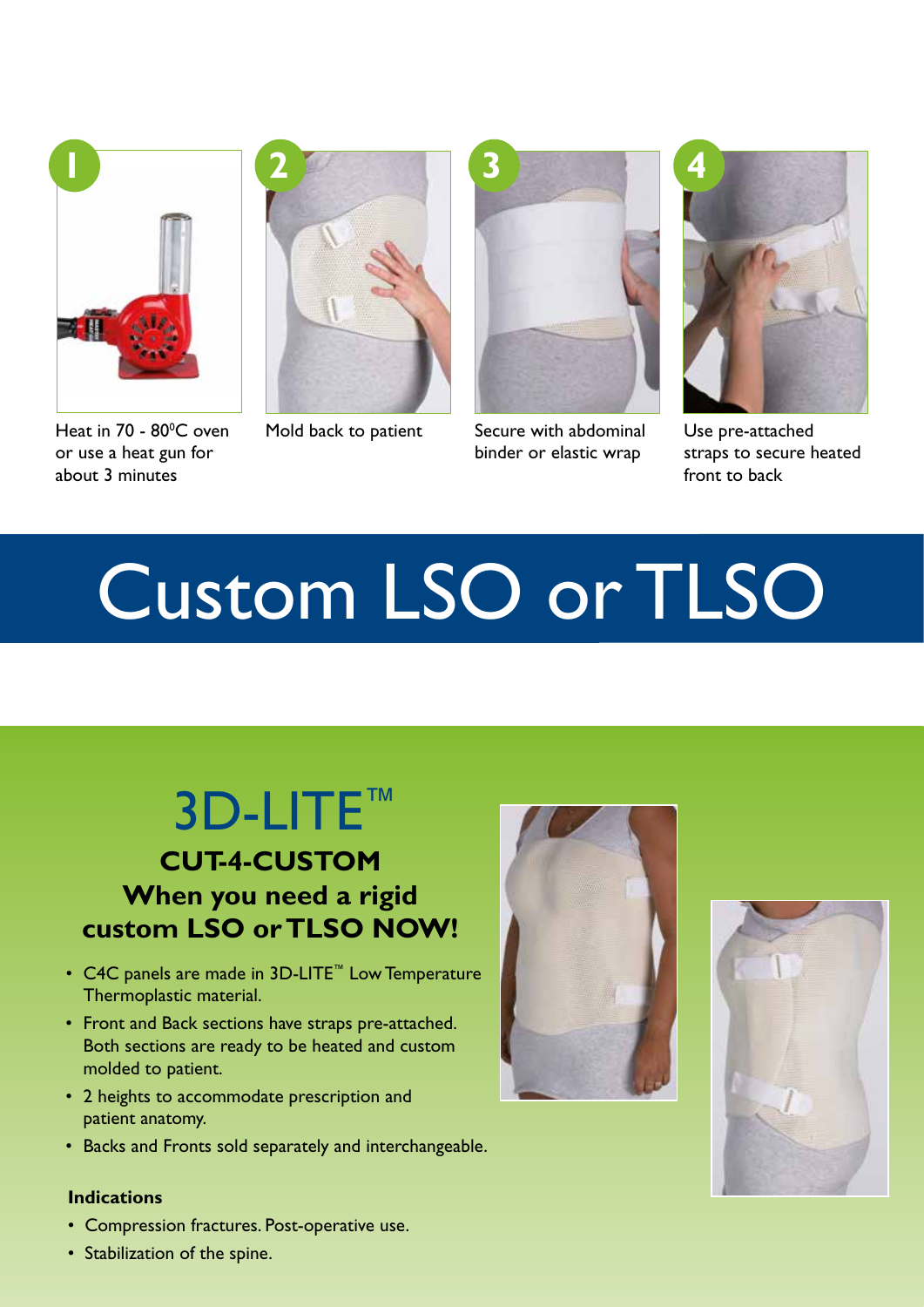

Mold front to patient Secure with abdominal



binder or elastic wrap



Check the fit

# in less than 1/2 an hour!!!

**3D-LITE<sup>™</sup>** is an open weave polyester material, impregnated with a non-toxic resin to form an innovative, lightweight low temperature thermoplastic.

3D-LITE™ is a NON-Toxic material and emits no harmful substances when heated, applied or in the drying process. The material can be applied without the use of gloves and special ventilation equipment in the casting room. It is safe for all users to work with 3D-LITE™, including pregnant woman, asthmatic patients and people that suffer from allergic reactions.



#### **Ready at first patient visit**

- Becomes soft ready to mold to patient contours in less than 10 minutes
- Solidified & Finished LSO or TLSO in approximately 20 minutes
- May be re-heated, flattened, and reformed several times
- Position of the pre-attached straps is easily changed for a further custom fit

#### **Optimum draping and moldability**

- Stretch in only one direction
- Rigidity in all directions

#### **Increased patient comfort and compliance**

- Aerated for breathability
- Lightweight
- Non-toxic, no reports of skin irritation
- May be worn in the shower